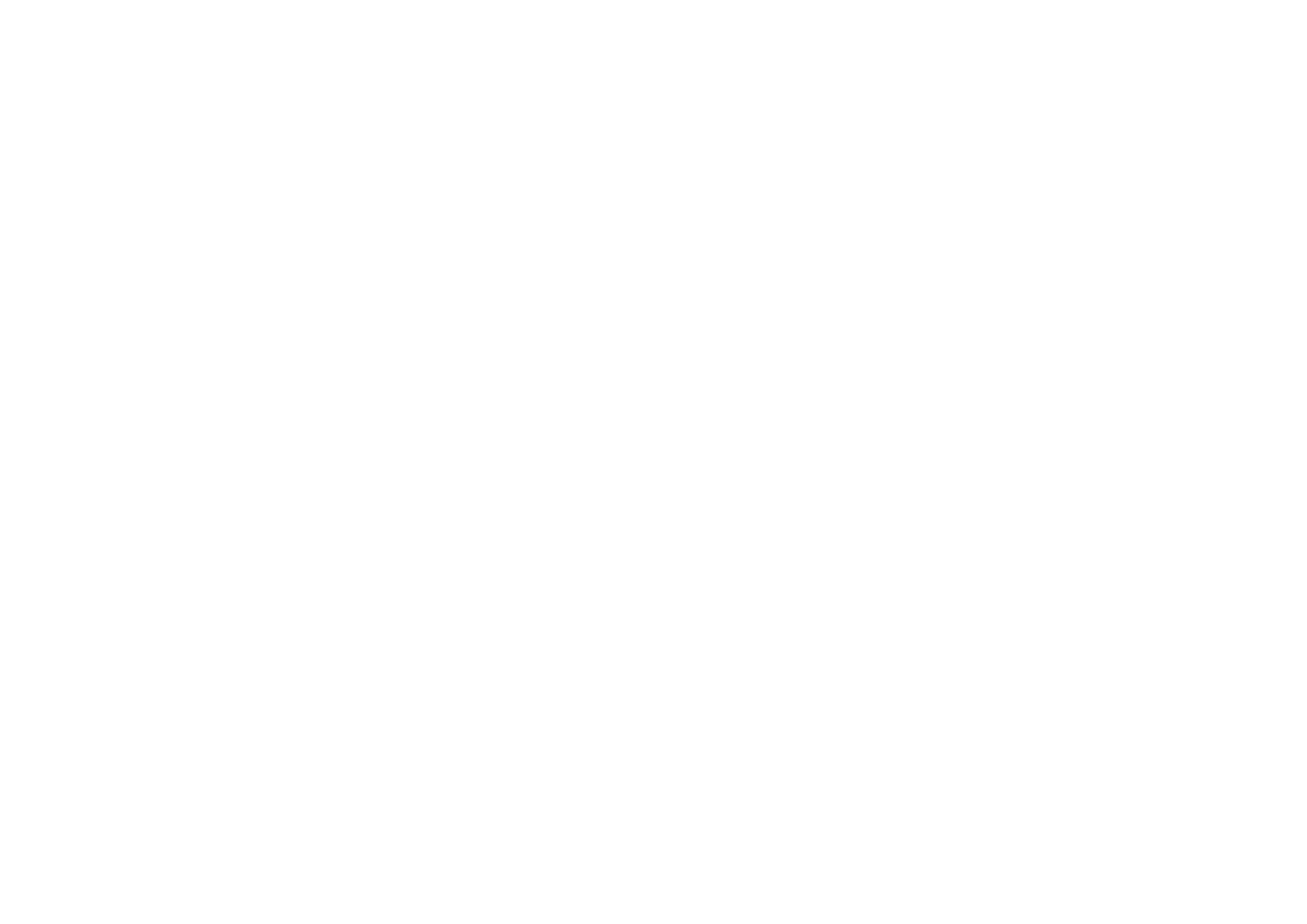#### **Sample Size: 1039 Adults in Scotland (16+) Fieldwork: 22nd - 27th January 2020**

|                                                           |           |       | Vote in 2019 GE<br>Lib |      | <b>EU Ref 2016</b> |               | Indy Ref 2014  |       |                | Gender         | Age              |                |             |       | <b>Social Grade</b> |                | <b>Potential Independence Vote</b> |                   |                |                |                |
|-----------------------------------------------------------|-----------|-------|------------------------|------|--------------------|---------------|----------------|-------|----------------|----------------|------------------|----------------|-------------|-------|---------------------|----------------|------------------------------------|-------------------|----------------|----------------|----------------|
|                                                           |           |       |                        |      |                    |               |                |       |                |                |                  |                |             |       |                     |                |                                    |                   | Definitely     | Swing          | Definitely     |
|                                                           |           | Total | Con                    | Lab  | Dem                | <b>SNP</b>    | Remain         | Leave | Yes            | No             | Male             | Female         | 16-24       | 25-49 | 50-64               | $65+$          | ABC1                               | C <sub>2</sub> DE | Yes            | voters         | No             |
| <b>Weighted Sample</b>                                    |           | 1039  | 193                    | 143  | 74                 | 346           | 545            | 284   | 392            | 485            | 501              | 538            | 135         | 410   | 259                 | 235            | 540                                | 499               | 368            | 237            | 368            |
| <b>Unweighted Sample</b>                                  |           | 1039  |                        | 15   | 83                 | 39.           | 594            | 286   | 367            | 500            | 442              | 597            | 120         | 372   | 267                 | 280            | 617                                | 422               | 350            | 256            | 395            |
|                                                           |           | %     | %                      | $\%$ | %                  | $\frac{0}{0}$ | $\%$           | $\%$  | %              | %              | $\%$             | $\%$           | $\%$        | %     | $\%$                | $\%$           | $\frac{0}{0}$                      | %                 | $\%$           | $\%$           | $\frac{1}{2}$  |
|                                                           | Sept      | 22-27 |                        |      |                    |               |                |       |                |                |                  |                |             |       |                     |                |                                    |                   |                |                |                |
|                                                           | $15 - 17$ | Jan   |                        |      |                    |               |                |       |                |                |                  |                |             |       |                     |                |                                    |                   |                |                |                |
|                                                           | 2014      | 2020  |                        |      |                    |               |                |       |                |                |                  |                |             |       |                     |                |                                    |                   |                |                |                |
| Thinking about the current debate over Scotland's future, |           |       |                        |      |                    |               |                |       |                |                |                  |                |             |       |                     |                |                                    |                   |                |                |                |
| how much do you trust the statements and claims made by   |           |       |                        |      |                    |               |                |       |                |                |                  |                |             |       |                     |                |                                    |                   |                |                |                |
| the following people?                                     |           |       |                        |      |                    |               |                |       |                |                |                  |                |             |       |                     |                |                                    |                   |                |                |                |
| Nicola Sturgeon                                           |           |       |                        |      |                    |               |                |       |                |                |                  |                |             |       |                     |                |                                    |                   |                |                |                |
| Trust a lot                                               | 20        | 20    | $\overline{c}$         | 8    | 0                  | 41            | 23             | 13    | 42             | $\overline{7}$ | 24               | 17             | 23          | 22    | 22                  | 15             | 21                                 | 20                | 52             | 6              |                |
| Trust a fair amount                                       | 21        | 26    | 2                      | 20   | 23                 | 42            | 30             | 16    | 37             | 15             | 23               | 29             | 30          | 31    | 22                  | 20             | 28                                 | 25                | 41             | 36             | $\overline{7}$ |
| <b>TOTAL TRUST</b>                                        | 41        | 46    | $\overline{4}$         | 28   | 23                 | 83            | 53             | 29    | 79             | 22             | 47               | 46             | 53          | 53    | 44                  | 35             | 49                                 | 45                | 93             | 42             | 8              |
| Do not trust a lot                                        | 14        | 11    | 10                     | 23   | 16                 | 6             | 12             | 9     | 6              | 13             | 10               | 11             | 12          | 10    | 9                   | 12             | 11                                 | 10                | $\overline{2}$ | 24             | 11             |
| Do not trust at all                                       | 38        | 35    | 86                     | 39   | 52                 | 6             | 27             | 60    | 12             | 58             | 38               | 32             | 14          | 27    | 45                  | 50             | 32                                 | 38                | $\overline{2}$ | 21             | 76             |
| <b>TOTAL DO NOT TRUST</b>                                 | 52        | 46    | 96                     | 62   | 68                 | 12            | 39             | 69    | 18             | 71             | 48               | 43             | 26          | 37    | 54                  | 62             | 43                                 | 48                | $\overline{4}$ | 45             | 87             |
| Don't know                                                | 6         | 8     | $\mathbf 0$            | 9    | 10                 | 5             | 8              | 3     | 3              | $\overline{7}$ | 5                | 10             | 20          | 10    | $\overline{2}$      | $\overline{4}$ | 8                                  | $\overline{7}$    | $\overline{2}$ | 13             | $\overline{4}$ |
| <b>Gordon Brown</b>                                       |           |       |                        |      |                    |               |                |       |                |                |                  |                |             |       |                     |                |                                    |                   |                |                |                |
| Trust a lot                                               | 11        | 5     | 4                      | 9    | 15                 | 4             | 8              | 3     | 3              | $\overline{7}$ | 6                | 5              | 8           | 3     | 6                   | $\overline{7}$ | 6                                  | 5                 | 3              | $\overline{7}$ | 8              |
| Trust a fair amount                                       | 23        | 23    | 25                     | 41   | 30                 | 18            | 28             | 19    | 15             | 32             | 25               | 21             | 13          | 22    | 23                  | 31             | 25                                 | 20                | 17             | 28             | 30             |
| <b>TOTAL TRUST</b>                                        | 34        | 28    | 29                     | 50   | 45                 | 22            | 36             | 22    | 18             | 39             | 31               | 26             | 21          | 25    | 29                  | 38             | 31                                 | 25                | 20             | 35             | 38             |
| Do not trust a lot                                        | 20        | 20    | 24                     | 18   | 21                 | 25            | 21             | 21    | 21             | 20             | 21               | 20             | 21          | 21    | 18                  | 20             | 22                                 | 18                | 23             | 20             | 21             |
| Do not trust at all                                       | 37        | 33    | 36                     | 15   | 20                 | 38            | 27             | 46    | 45             | 26             | 37               | 30             | 22          | 34    | 42                  | 30             | 29                                 | 38                | 40             | 24             | 29             |
| <b>TOTAL DO NOT TRUST</b>                                 | 57        | 53    | 60                     | 33   | 41                 | 63            | 48             | 67    | 66             | 46             | 58               | 50             | 43          | 55    | 60                  | 50             | 51                                 | 56                | 63             | 44             | 50             |
| Don't know                                                | 8         | 18    | 10                     | 16   | 14                 | 15            | 16             | 12    | 15             | 14             | 12               | 24             | 36          | 20    | 11                  | 12             | 17                                 | 19                | 17             | 21             | 12             |
| <b>Ruth Davidson</b>                                      |           |       |                        |      |                    |               |                |       |                |                |                  |                |             |       |                     |                |                                    |                   |                |                |                |
| Trust a lot                                               | 6         | 9     | 31                     | 7    | 8                  | 1             | 8              | 13    | $\overline{4}$ | 15             | 9                | 8              | 6           | 5     | 10                  | 15             | 10                                 | $\overline{7}$    | $\overline{2}$ | $\overline{4}$ | 20             |
| Trust a fair amount                                       | 17        | 22    | 44                     | 27   | 43                 | 13            | 23             | 28    | 14             | 31             | 22               | 22             | 14          | 14    | 24                  | 37             | 25                                 | 18                | 10             | 20             | 38             |
| <b>TOTAL TRUST</b>                                        | 23        | 31    | 75                     | 34   | 51                 | 14            | 31             | 41    | 18             | 46             | 31               | 30             | 20          | 19    | 34                  | 52             | 35                                 | 25                | 12             | 24             | 58             |
| Do not trust a lot                                        | 19        | 17    | $\overline{7}$         | 26   | 19                 | 19            | 19             | 13    | 16             | 17             | 16               | 18             | 24          | 16    | 16                  | 16             | 17                                 | 17                | 18             | 27             | 13             |
| Do not trust at all                                       | 37        | 32    | 11                     | 22   | 13                 | 49            | 32             | 29    | 49             | 21             | 38               | 26             | 20          | 38    | 40                  | 19             | 29                                 | 35                | 53             | 25             | 16             |
| <b>TOTAL DO NOT TRUST</b>                                 | 56        | 49    | 18                     | 48   | 32                 | 68            | 51             | 42    | 65             | 38             | 54               | 44             | 44          | 54    | 56                  | 35             | 46                                 | 52                | 71             | 52             | 29             |
| Don't know                                                | 22        | 21    | $\overline{7}$         | 18   | 18                 | 18            | 18             | 18    | 18             | 16             | 14               | 27             | 36          | 27    | 10                  | 13             | 19                                 | 23                | 17             | 24             | 14             |
| <b>Alistair Darling</b>                                   |           |       |                        |      |                    |               |                |       |                |                |                  |                |             |       |                     |                |                                    |                   |                |                |                |
| Trust a lot                                               | 6         | 3     | 4                      | 3    | 10                 | 1             | $\overline{4}$ | 3     | $\overline{2}$ | 4              | $\boldsymbol{4}$ | $\overline{2}$ | $\mathbf 1$ | 3     | 2                   | 5              | 3                                  | 3                 | 1              | 4              | 5              |
| Trust a fair amount                                       | 28        | 13    | 21                     | 22   | 20                 | 8             | 17             | 13    | 6              | 21             | 17               | 10             | 8           | 9     | 16                  | 21             | 13                                 | 14                | $\overline{7}$ | 16             | 20             |
| <b>TOTAL TRUST</b>                                        | 34        | 16    | 25                     | 25   | 30                 | 9             | 21             | 16    | 8              | 25             | 21               | 12             | 9           | 12    | 18                  | 26             | 16                                 | 17                | 8              | 20             | 25             |
| Do not trust a lot                                        | 26        | 17    | 21                     | 16   | 18                 | 20            | 17             | 19    | 17             | 18             | 17               | 17             | 9           | 15    | 18                  | 22             | 19                                 | 13                | 16             | 23             | 16             |
| Do not trust at all                                       | 34        | 31    | 27                     | 22   | 23                 | 40            | 31             | 37    | 43             | 24             | 36               | 26             | 15          | 33    | 42                  | 25             | 29                                 | 33                | 42             | 19             | 27             |
| <b>TOTAL DO NOT TRUST</b>                                 | 60        | 48    | 48                     | 38   | 41                 | 60            | 48             | 56    | 60             | 42             | 53               | 43             | 24          | 48    | 60                  | 47             | 48                                 | 46                | 58             | 42             | 43             |
| Don't know                                                | 6         | 36    | 27                     | 37   | 29                 | 31            | 32             | 28    | 32             | 32             | 27               | 45             | 66          | 41    | 23                  | 26             | 36                                 | 36                | 34             | 38             | 32             |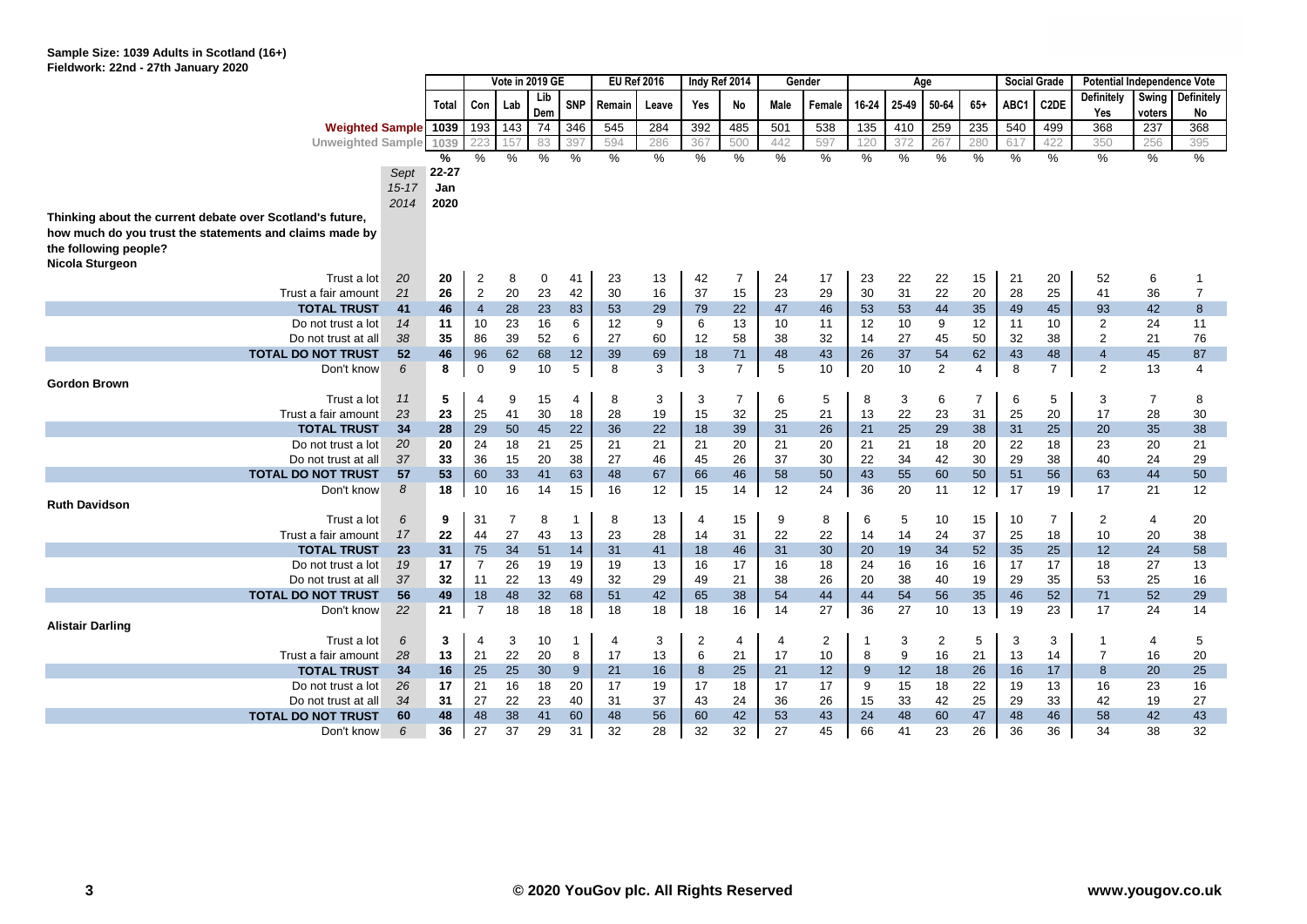### **Sample Size: 1039 Adults in Scotland (16+) Fieldwork: 22nd - 27th January 2020**

|                        |                           |                | Vote in 2019 GE |                | <b>EU Ref 2016</b> |                | Indy Ref 2014  |                 | Gender         |                   |                |                | Age            |                |                       | <b>Social Grade</b> |                | <b>Potential Independence Vote</b> |                   |                         |                 |
|------------------------|---------------------------|----------------|-----------------|----------------|--------------------|----------------|----------------|-----------------|----------------|-------------------|----------------|----------------|----------------|----------------|-----------------------|---------------------|----------------|------------------------------------|-------------------|-------------------------|-----------------|
|                        |                           | Total          | Con             | Lab            | Lib                | <b>SNP</b>     | Remain         | Leave           | Yes            | No                | Male           | Female         | 16-24          | 25-49          | 50-64                 | $65+$               | ABC1           | C <sub>2</sub> DE                  | <b>Definitely</b> | Swing                   | Definitely      |
|                        |                           |                |                 |                | Den                |                |                |                 |                |                   |                |                |                |                |                       |                     |                |                                    | Yes               | voters                  | No              |
|                        | <b>Weighted Sample</b>    | 1039           | 193             | 143            | 74                 | 346            | 545            | 284             | 392            | 485               | 501            | 538            | 135            | 410            | 259                   | 235                 | 540            | 499                                | 368               | 237                     | 368             |
|                        | <b>Unweighted Sample</b>  | 1039           |                 |                | 83                 |                | 594            | 286             | 367            | 500               | 442            | 597            | 120            | 372            | 267                   | 280                 | 617            | 422                                | 350               | 256                     | 395             |
|                        |                           | %              | %               | $\frac{0}{6}$  | $\%$               | %              | $\%$           | $\frac{0}{6}$   | $\%$           | $\%$              | $\frac{9}{6}$  | $\frac{0}{0}$  | $\frac{9}{6}$  | $\%$           | $\%$                  | $\frac{0}{0}$       | $\%$           | $\frac{0}{6}$                      | $\%$              | $\%$                    | $\frac{9}{6}$   |
| <b>Jackson Carlaw</b>  |                           |                |                 |                |                    |                |                |                 |                |                   |                |                |                |                |                       |                     |                |                                    |                   |                         |                 |
|                        | Trust a lot               | 1              | 6               | 0              |                    | 0              | $\overline{1}$ | 3               | $\mathbf 1$    | $\overline{2}$    | $\overline{2}$ | $\mathbf 0$    | 0              | -1             | -1                    | 2                   | $\mathbf 1$    | 2                                  | $\Omega$          | 0                       | 3               |
|                        | Trust a fair amount       | $\overline{7}$ | 19              | $\overline{7}$ | 8                  | $\overline{2}$ | 8              | 8               | 3              | 12                | 10             | 5              | $\overline{4}$ | $\overline{4}$ | 6                     | 18                  | 9              | 5                                  | 4                 | $\overline{4}$          | 14              |
|                        | <b>TOTAL TRUST</b>        | 8              | 25              | $\overline{7}$ | 9                  | $\overline{2}$ | 9              | 11              | $\overline{4}$ | 14                | 12             | 5              | 4              | $\sqrt{5}$     | $\overline{7}$        | 20                  | 10             | 7                                  | $\overline{4}$    | 4                       | 17              |
|                        | Do not trust a lot        | 12             | 12              | 15             | 12                 | 12             | 11             | 14              | 10             | $12 \overline{ }$ | 12             | 11             | 11             | 8              | 14                    | 15                  | 12             | 11                                 | 9                 | 16                      | 13              |
|                        | Do not trust at all       | 25             | 14              | 27             | 22                 | 30             | 29             | 22              | 28             | 27                | 34             | 17             | 11             | 25             | 34                    | 23                  | 24             | 26                                 | 32                | 22                      | 21              |
|                        | <b>TOTAL DO NOT TRUST</b> | 37             | 26              | 42             | 34                 | 42             | 40             | 36              | 38             | 39                | 46             | 28             | 22             | 33             | 48                    | 38                  | 36             | 37                                 | 41                | 38                      | 34              |
|                        | Don't know                | 55             | 49              | 51             | 57                 | 55             | 52             | 53              | 58             | 47                | 43             | 66             | 75             | 62             | 45                    | 41                  | 54             | 56                                 | 54                | 58                      | 48              |
| <b>Richard Leonard</b> |                           |                |                 |                |                    |                |                |                 |                |                   |                |                |                |                |                       |                     |                |                                    |                   |                         |                 |
|                        | Trust a lot               | 0              | $\Omega$        | -1             | 0                  | 0              | 0              | 0               | $\Omega$       | 0                 | $\mathbf 0$    | $\mathbf 1$    |                | 0              | -1                    | 0                   | $\Omega$       | 0                                  | $\Omega$          | 0                       |                 |
|                        | Trust a fair amount       | 6              | 3               | 11             | 12                 | 5              | $\overline{7}$ | 5               | 5              | 6                 | $\overline{7}$ | 5              | 9              | 5              | $\overline{7}$        | $\overline{7}$      | 6              | $\overline{7}$                     | 5                 | 13                      | 4               |
|                        | <b>TOTAL TRUST</b>        | 6              | 3               | 12             | 12                 | 5              | $\overline{7}$ | $5\phantom{.0}$ | 5              | 6                 | $\overline{7}$ | 6              | 10             | 5              | 8                     | $\overline{7}$      | 6              | $\overline{7}$                     | 5                 | 13                      | $5\overline{)}$ |
|                        | Do not trust a lot        | 16             | 18              | 22             | 16                 | 18             | 19             | 17              | 18             | 17                | 20             | 13             | 9              | 12             | 20                    | 25                  | 18             | 15                                 | 18                | 19                      | 17              |
|                        | Do not trust at all       | 22             | 29              | 19             | 17                 | 22             | 22             | 27              | 21             | 28                | 30             | 14             | 8              | 19             | 30                    | 26                  | 22             | 22                                 | 22                | 13                      | 28              |
|                        | <b>TOTAL DO NOT TRUST</b> | 38             | 47              | 41             | 33                 | 40             | 41             | 44              | 39             | 45                | 50             | 27             | 17             | 31             | 50                    | 51                  | 40             | 37                                 | 40                | 32                      | 45              |
|                        | Don't know                | 55             | 50              | 47             | 55                 | 56             | 52             | 52              | 57             | 48                | 42             | 67             | 73             | 64             | 42                    | 42                  | 54             | 56                                 | 55                | 55                      | 50              |
| <b>Willie Rennie</b>   |                           |                |                 |                |                    |                |                |                 |                |                   |                |                |                |                |                       |                     |                |                                    |                   |                         |                 |
|                        | Trust a lot               | 1              | 0               | -1             | 8                  | $\mathbf{1}$   | $\overline{2}$ | 0               | $\overline{1}$ | $\overline{2}$    | $\overline{1}$ | $\overline{1}$ | 0              | $\mathbf 1$    | -1                    | 3                   | 2              | 0                                  | $\mathbf 1$       | $\mathbf{1}$            | 2               |
|                        | Trust a fair amount       | 17             | 20              | 23             | 33                 | 16             | 23             | 13              | 17             | 20                | 19             | 16             | 10             | 13             | 18                    | 29                  | 18             | 16                                 | 15                | 23                      | 18              |
|                        | <b>TOTAL TRUST</b>        | 18             | 20              | 24             | 41                 | 17             | 25             | 13              | 18             | 22                | 20             | 17             | 10             | 14             | 19                    | 32                  | 20             | 16                                 | 16                | 24                      | 20              |
|                        | Do not trust a lot        | 17             | 24              | 17             | 15                 | 20             | 18             | 21              | 16             | 19                | 18             | 16             | 6              | 14             | 18                    | 25                  | 19             | 14                                 | 15                | 21                      | 18              |
|                        | Do not trust at all       | 22             | 23              | 23             | 10                 | 21             | 18             | 29              | 22             | 24                | 28             | 15             | 13             | 18             | 35                    | 18                  | 21             | 22                                 | 24                | 11                      | 26              |
|                        | <b>TOTAL DO NOT TRUST</b> | 39             | 47              | 40             | 25                 | 41             | 36             | 50              | 38             | 43                | 46             | 31             | 19             | 32             | 53                    | 43                  | 40             | 36                                 | 39                | 32                      | 44              |
|                        | Don't know                | 43             | 32              | 37             | 34                 | 43             | 38             | 37              | 44             | 36                | 34             | 52             | 71             | 54             | 28                    | 26                  | 40             | 47                                 | 46                | 44                      | 36              |
| <b>Boris Johnson</b>   |                           |                |                 |                |                    |                |                |                 |                |                   |                |                |                |                |                       |                     |                |                                    |                   |                         |                 |
|                        | Trust a lot               | 6              | 26              | 0              | $\overline{2}$     | $\mathbf{1}$   | 2              | 17              | $\overline{4}$ | 8                 | $\overline{7}$ | 5              | 5              | 4              | 6                     | 11                  | 5              | $\overline{7}$                     | $\Omega$          | $\overline{2}$          | 15              |
|                        | Trust a fair amount       | 12             | 44              | 8              | 8                  | $\mathbf{1}$   | 9              | 22              | 5              | 20                | 14             | 11             | 5              | 5              | 13                    | 28                  | 12             | 12                                 | $\overline{2}$    | $\overline{4}$          | 29              |
|                        | <b>TOTAL TRUST</b>        | 18             | 70              | 8              | 10                 | $\overline{2}$ | 11             | 39              | 9              | 28                | 21             | 16             | 10             | 9              | 19                    | 39                  | 17             | 19                                 | $\overline{2}$    | $6\phantom{1}$          | 44              |
|                        | Do not trust a lot        | 11             | 17              | 15             | 18                 | 8              | 10             | 17              | 9              | 15                | $\overline{7}$ | 15             | 12             | 8              | 15                    | 12                  | 12             | 11                                 | 5                 | 12                      | 18              |
|                        | Do not trust at all       | 60             | 6               | 69             | 60                 | 82             | 71             | 33              | 76             | 48                | 65             | 56             | 65             | 70             | 59                    | 41                  | 62             | 58                                 | 88                | 70                      | 28              |
|                        | <b>TOTAL DO NOT TRUST</b> | 71             | 23              | 84             | 78                 | 90             | 81             | 50              | 85             | 63                | 72             | 71             | 77             | 78             | 74                    | 53                  | 74             | 69                                 | 93                | 82                      | 46              |
|                        | Don't know                | 10             | 6               | 8              | 12                 | 8              | 8              | 11              | $\overline{7}$ | 10                | $\overline{7}$ | 13             | 12             | 13             | $\overline{7}$        | 8                   | 8              | 12                                 | 5                 | 12                      | 10              |
| Jeremy Corbyn          |                           |                |                 |                |                    |                |                |                 |                |                   |                |                |                |                |                       |                     |                |                                    |                   |                         |                 |
|                        | Trust a lot               | $\mathbf{2}$   | $\mathbf 0$     | 7              | 0                  | $\overline{c}$ | 3              | 0               | 3              | 1                 | $\overline{2}$ | $\overline{2}$ | 7              | $\overline{2}$ | $\overline{c}$        | $\mathbf 0$         | $\overline{2}$ | 2                                  | 4                 | $\overline{\mathbf{c}}$ |                 |
|                        | Trust a fair amount       | 12             | -1              | 21             | 9                  | 18             | 15             | 6               | 17             | $\overline{7}$    | 13             | 12             | 26             | 12             | 11                    | $\overline{7}$      | 15             | 9                                  | 20                | 14                      | 5               |
|                        | <b>TOTAL TRUST</b>        | 14             | $\overline{1}$  | 28             | 9                  | 20             | 18             | $6\phantom{1}$  | 20             | 8                 | 15             | 14             | 33             | 14             | 13                    | $\overline{7}$      | 17             | 11                                 | 24                | 16                      | $6\phantom{1}$  |
|                        | Do not trust a lot        | 19             | 9               | 21             | 18                 | 25             | 21             | 16              | 21             | 17                | 20             | 18             | 22             | 20             | 22                    | 12                  | 19             | 19                                 | 23                | 28                      | 12              |
|                        | Do not trust at all       | 54             | 86              | 39             | 60                 | 46             | 49             | 71              | 49             | 64                | 57             | 51             | 26             | 49             | 60                    | 73                  | 54             | 55                                 | 44                | 43                      | 74              |
|                        | <b>TOTAL DO NOT TRUST</b> | 73             | 95              | 60             | 78                 | 71             | 70             | 87              | 70             | 81                | 77             | 69             | 48             | 69             | 82                    | 85                  | 73             | 74                                 | 67                | 71                      | 86              |
|                        | Don't know                | 12             | 3               | 13             | 13                 | 9              | 12             | $\overline{7}$  | 9              | 10 <sup>1</sup>   | 8              | 16             | 20             | 17             | $\boldsymbol{\Delta}$ | 8                   | 10             | 14                                 | 10 <sup>°</sup>   | 12                      | 8               |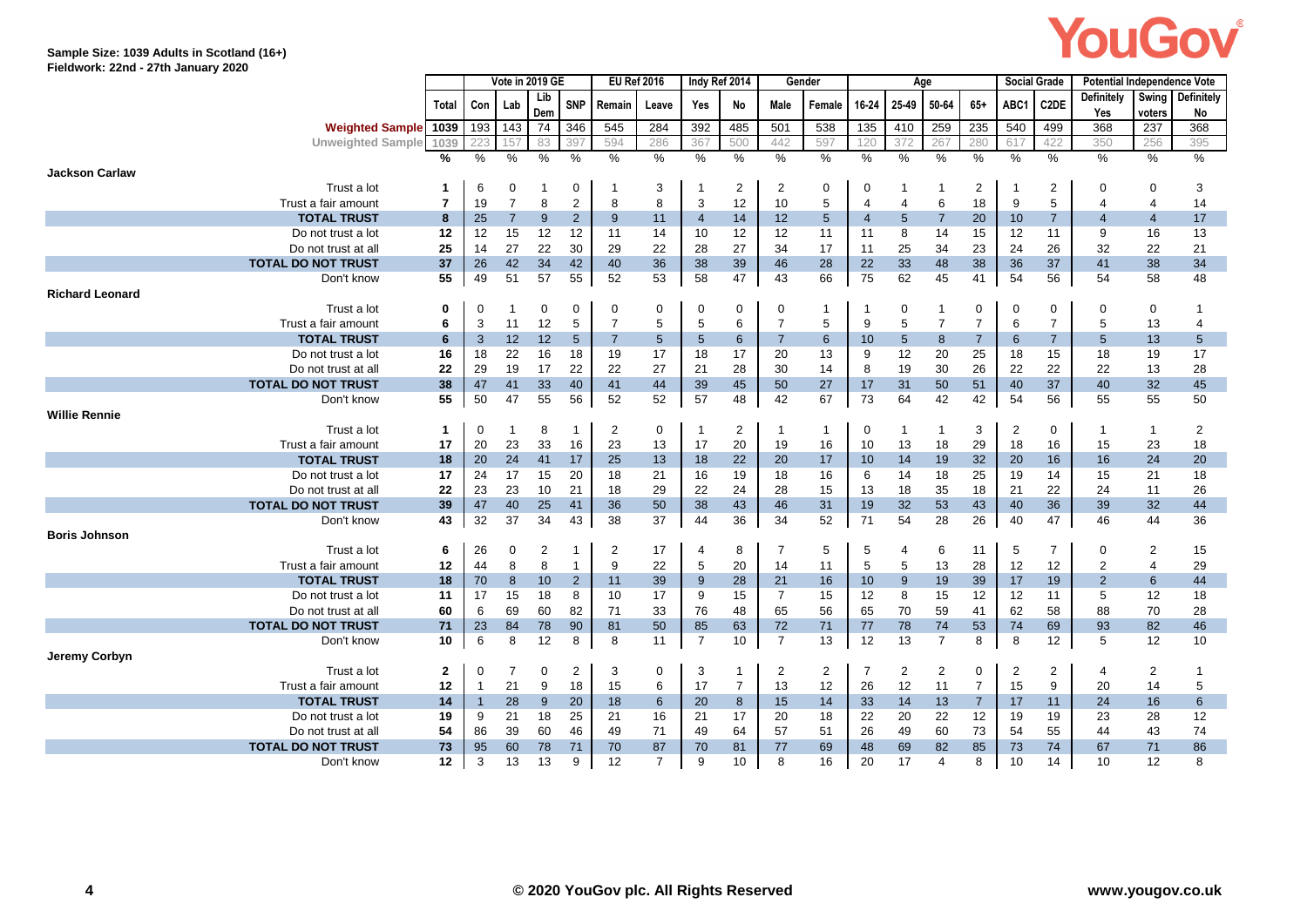#### **Sample Size: 1039 Adults in Scotland (16+) Fieldwork: 22nd - 27th January 2020**

|                                                               |                |              | Vote in 2019 GE |                |                | <b>EU Ref 2016</b> |                | Indy Ref 2014 |                |                | Gender | Age            |       |       |                | <b>Social Grade</b> |      | <b>Potential Independence Vote</b> |                   |                |                                       |
|---------------------------------------------------------------|----------------|--------------|-----------------|----------------|----------------|--------------------|----------------|---------------|----------------|----------------|--------|----------------|-------|-------|----------------|---------------------|------|------------------------------------|-------------------|----------------|---------------------------------------|
|                                                               |                | <b>Total</b> | Con             | Lab            | Lib            | <b>SNP</b>         | Remain         | Leave         | Yes            | No             | Male   | Female         | 16-24 | 25-49 | 50-64          | $65+$               | ABC1 | C <sub>2</sub> DE                  | <b>Definitely</b> | Swing          | Definitely                            |
|                                                               |                |              |                 |                | Dem            |                    |                |               |                |                |        |                |       |       |                |                     |      |                                    | Yes               | voters         | No                                    |
| <b>Weighted Sample</b>                                        |                | 1039         | 193             | 143            | 74             | 346                | 545            | 284           | 392            | 485            | 501    | 538            | 135   | 410   | 259            | 235                 | 540  | 499                                | 368               | 237            | 368                                   |
| Unweighted Sample                                             |                | 1039         | 223             | 157            | 83             | 397                | 594            | 286           | 367            | 500            | 442    | 597            | 120   | 372   | 267            | 280                 | 61   | 422                                | 350               | 256            | 395                                   |
|                                                               |                | ℅            | %               | %              | %              | %                  | %              | %             | %              | %              | %      | %              | %     | %     | %              | %                   | %    | %                                  | %                 | $\%$           | $\%$                                  |
|                                                               | Sept           | 22-27        |                 |                |                |                    |                |               |                |                |        |                |       |       |                |                     |      |                                    |                   |                |                                       |
|                                                               | $15 - 17$      | Jan          |                 |                |                |                    |                |               |                |                |        |                |       |       |                |                     |      |                                    |                   |                |                                       |
|                                                               | 2014           | 2020         |                 |                |                |                    |                |               |                |                |        |                |       |       |                |                     |      |                                    |                   |                |                                       |
| If Scotland votes YES, which two or three of these, if any,   |                |              |                 |                |                |                    |                |               |                |                |        |                |       |       |                |                     |      |                                    |                   |                |                                       |
| do you think would be the greatest advantages of              |                |              |                 |                |                |                    |                |               |                |                |        |                |       |       |                |                     |      |                                    |                   |                |                                       |
| independence?                                                 |                |              |                 |                |                |                    |                |               |                |                |        |                |       |       |                |                     |      |                                    |                   |                |                                       |
| Scotland would not have to implement policies decided in      | 47             | 41           | 14              | 42             | 36             | 62                 | 49             | 27            | 58             | 28             | 44     | 39             | 42    |       | 43             | 31                  | 42   | 40                                 | 62                | 56             | 16                                    |
| London that most Scots reject                                 |                |              |                 |                |                |                    |                |               |                |                |        |                |       |       |                |                     |      |                                    |                   |                |                                       |
| Scotland would be able to stay in the European Union          | N/A            | 34           | 3               | 32             | 37             | 52                 | 45             | 8             | 45             | 25             | 35     | 33             | 44    | 40    | 28             | 25                  | 42   | 25                                 | 55                | 46             | 10                                    |
| Scotland would have full powers to decide how to use North    | 28             | 19           | 10              | 18             | 8              | 26                 | 19             | 16            | 27             | 13             | 20     | 18             | 17    | 22    | 21             | 13                  | 20   | 18                                 | 28                | 17             | 12                                    |
| Sea oil revenues                                              |                |              |                 |                |                |                    |                |               |                |                |        |                |       |       |                |                     |      |                                    |                   |                |                                       |
| Scotland would no longer be forced to have a base for nuclear | 23             | 16           | $\overline{7}$  | 19             | 16             | 24                 | 20             | 11            | 22             | 12             | 16     | 16             | 13    | 14    | 18             | 18                  | 17   | 14                                 | 25                | 16             | 8                                     |
| weapons                                                       |                |              |                 |                |                |                    |                |               |                |                |        |                |       |       |                |                     |      |                                    |                   |                |                                       |
| The NHS in Scotland would improve                             | 10             | 15           | $\overline{4}$  | 11             | 5              | 23                 | 14             | 9             | 21             | 9              | 12     | 18             | 21    | 18    | 12             | 9                   | 14   | 16                                 | 28                | 16             | 3                                     |
| Scotland would be a fairer society                            | 26             | 14           | 3               | 13             | 6              | 25                 | 17             | 9             | 22             | 9              | 17     | 12             | 13    | 16    | 16             | 11                  | 14   | 15                                 | 28                | 18             | $\begin{array}{c} 2 \\ 9 \end{array}$ |
| Scotland would be able to set its own tax rates               | 17             | 13           | 8               | 13             | 14             | 16                 | 13             | 13            | 18             | 9              | 16     | 10             | 15    | 16    | 9              | 11                  | 14   | 12                                 | 17                | 16             |                                       |
| Independence would increase the pride of Scottish people in   | 9              | 10           | 4               | 10             | 10             | 12                 | 9              | 9             | 13             | 5              | 12     | $\overline{7}$ | 21    | 8     | $\overline{7}$ | 8                   | 9    | 10                                 | 13                | 12             | 5                                     |
| their country                                                 |                |              |                 |                |                |                    |                |               |                |                |        |                |       |       |                |                     |      |                                    |                   |                |                                       |
| Scotland would have more influence in the rest of the world   | 3              | 5            | 3               | 5              | $\overline{2}$ | 6                  | 5              | 3             | 9              | $\overline{2}$ | 8      | 3              | 9     | 6     | 6              | 2                   | 5    | 6                                  | $\overline{7}$    | $\overline{7}$ | 2                                     |
| Scottish children would have a better chance of having a      | 9              | 4            |                 | $\overline{2}$ | $\overline{2}$ | 8                  | 3              | 4             |                | $\overline{2}$ | 5      | $\overline{4}$ | 11    | 4     | $\overline{2}$ | 5                   |      | 5                                  | 8                 | 5              |                                       |
| decent job when they grow up                                  |                |              |                 |                |                |                    |                |               |                |                |        |                |       |       |                |                     |      |                                    |                   |                |                                       |
| Scottish schools would improve                                | $\overline{c}$ | 3            | 2               | $\overline{2}$ | $\mathbf 0$    | 4                  | $\overline{2}$ | 4             |                |                | 2      | 3              | 6     | 2     | 2              | $\overline{2}$      |      | 2                                  | 3                 | 3              | $\overline{2}$                        |
| None of these                                                 | 27             | 24           | 68              | 26             | 34             | 3                  | 20             | 42            | 6              | 42             | 27     | 21             | 11    | 14    | 31             | 40                  | 24   | 23                                 | 0                 | $\,6\,$        | 60                                    |
| Don't know                                                    | 7              | 12           | $\overline{7}$  | q              | 11             | 5                  | 9              | 14            | $\overline{7}$ | 13             | 6      | 16             | 8     | 15    | 9              | 10                  | 8    | 16                                 |                   | 13             | 10                                    |
|                                                               |                |              |                 |                |                |                    |                |               |                |                |        |                |       |       |                |                     |      |                                    |                   |                |                                       |

*\*Option not previously included*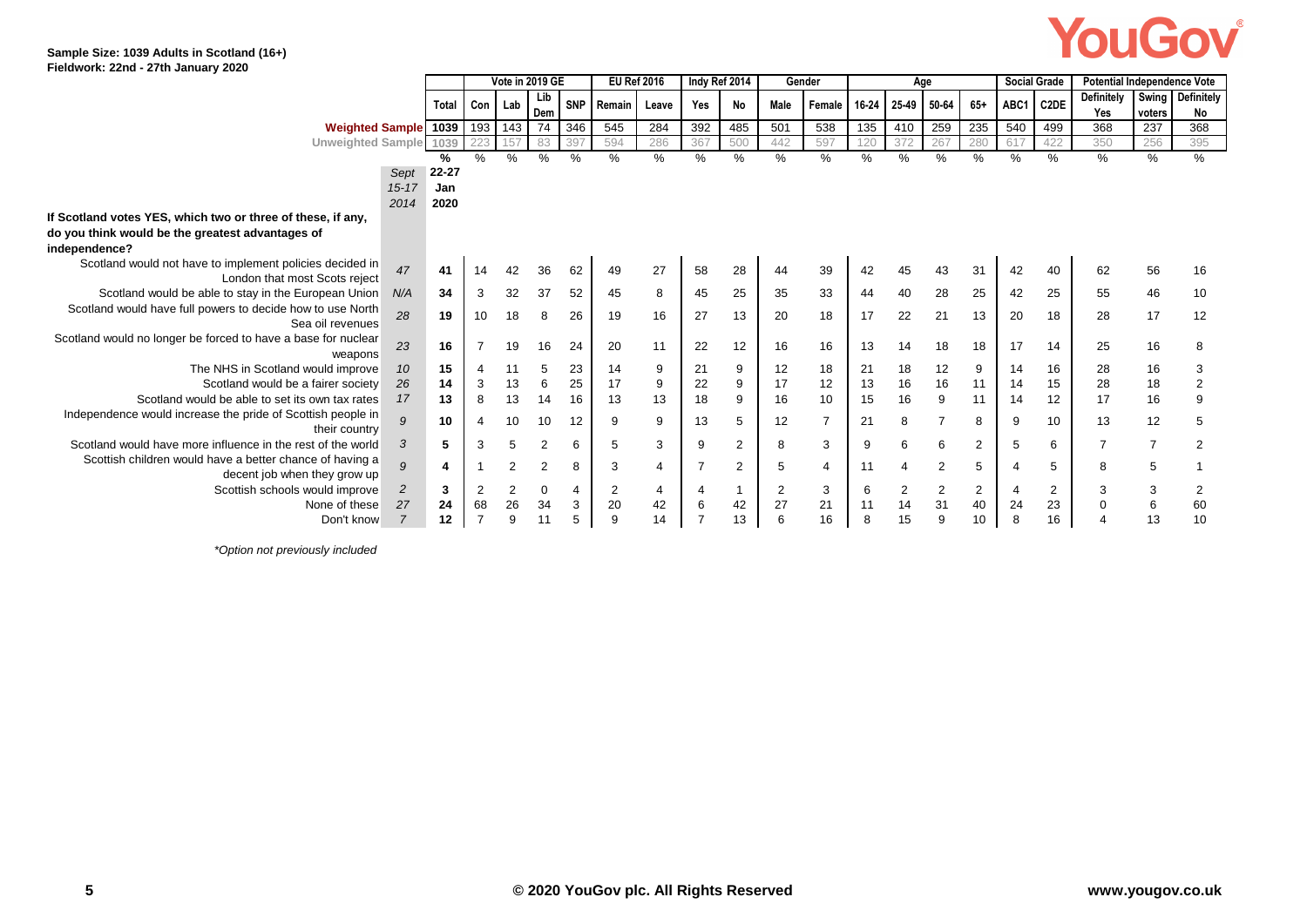### **Sample Size: 1039 Adults in Scotland (16+) Fieldwork: 22nd - 27th January 2020**

|                                                                 |           |       | Vote in 2019 GE |                |                |                | <b>EU Ref 2016</b> |       |                | Indy Ref 2014 |      | Gender         |       | Age   |       |       |      |                   | <b>Potential Independence Vote</b> |                |            |
|-----------------------------------------------------------------|-----------|-------|-----------------|----------------|----------------|----------------|--------------------|-------|----------------|---------------|------|----------------|-------|-------|-------|-------|------|-------------------|------------------------------------|----------------|------------|
|                                                                 |           | Total | Con Lab         |                | Lib            |                | SNP Remain         | Leave | Yes            | No            | Male | Female         | 16-24 | 25-49 | 50-64 | $65+$ | ABC1 | C <sub>2</sub> DE | Definitely                         | <b>Swing</b>   | Definitely |
|                                                                 |           |       |                 |                | Dem            |                |                    |       |                |               |      |                |       |       |       |       |      |                   | Yes                                | voters         | No         |
| Weighted Sample 1039                                            |           |       | 193 143         |                | 74             | 346            | 545                | 284   | 392            | 485           | 501  | 538            | 135   | 410   | 259   | 235   | 540  | 499               | 368                                | 237            | 368        |
| Unweighted Sample 1039                                          |           |       | 223             | 157            | 83             | 397            | 594                | 286   | 367            | 500           | 442  | 597            | 120   | 372   | 267   | 280   | 617  | 422               | 350                                | 256            | 395        |
|                                                                 |           | ℅     | %               | %              | %              | $\%$           | %                  | %     | $\%$           | $\%$          | %    | $\frac{0}{0}$  | %     | $\%$  | %     | $\%$  | $\%$ | %                 | %                                  | %              | $\%$       |
|                                                                 | Sept      | 22-27 |                 |                |                |                |                    |       |                |               |      |                |       |       |       |       |      |                   |                                    |                |            |
|                                                                 | $15 - 17$ | Jan   |                 |                |                |                |                    |       |                |               |      |                |       |       |       |       |      |                   |                                    |                |            |
|                                                                 | 2014      | 2020  |                 |                |                |                |                    |       |                |               |      |                |       |       |       |       |      |                   |                                    |                |            |
| If Scotland votes NO, which two or three of these, if any, do   |           |       |                 |                |                |                |                    |       |                |               |      |                |       |       |       |       |      |                   |                                    |                |            |
| you think would be the greatest advantages of remaining         |           |       |                 |                |                |                |                    |       |                |               |      |                |       |       |       |       |      |                   |                                    |                |            |
| within the United Kingdom?                                      |           |       |                 |                |                |                |                    |       |                |               |      |                |       |       |       |       |      |                   |                                    |                |            |
| If Scotland faced financial problems, the UK would have the     | 31        | 29    | 45              |                | 45             | 13             | 29                 | 29    | 14             | 39            | 31   | 27             | 40    | 24    | 27    | 33    | 32   | 25                | 10                                 | 40             |            |
| resources to help, as it did in the banking crisis in 2008      |           |       |                 |                |                |                |                    |       |                |               |      |                |       |       |       |       |      |                   |                                    |                |            |
| Scotland would definitely be able to continue using the pound   | 31        | 23    | 25              | 25             | 28             | 22             | 22                 | 23    | 21             | 24            | 24   | 22             | 22    | 25    | 18    | 25    | 26   | 19                | 19                                 | 27             | 27         |
| as its currency                                                 |           |       |                 |                |                |                |                    |       |                |               |      |                |       |       |       |       |      |                   |                                    |                |            |
| Being part of the UK is the best way to ensure that English and |           |       |                 |                |                |                |                    |       |                |               |      |                |       |       |       |       |      |                   |                                    |                |            |
| Scottish people can continue to live, study and work in each    | 16        | 21    | 31              | 29             | 21             | 14             | 21                 | 25    | 13             | 28            | 20   | 23             | 18    | 19    | 21    | 29    | 21   | 22                | 9                                  | 25             | 33         |
| other's countries                                               |           |       |                 |                |                |                |                    |       |                |               |      |                |       |       |       |       |      |                   |                                    |                |            |
| Scotland would be safer as part of the UK within the NATO       | 15        | 18    | 29              | 20             | 31             | 11             | 17                 | 22    | 12             | 24            | 15   | 21             | 9     | 14    | 21    | 27    | 18   | 18                | $\overline{7}$                     | 22             | 27         |
| alliance                                                        |           |       |                 |                |                |                |                    |       |                |               |      |                |       |       |       |       |      |                   |                                    |                |            |
| Pensions and future pension rights are more likely to be        | 25        | 16    | 36              | 24             | 18             | 9              | 17                 | 21    | 8              | 25            | 18   | 14             | 17    | 10    | 17    | 26    | 17   | 15                | 6                                  | 13             | 30         |
| protected if Scotland stays within the UK                       |           |       |                 |                |                |                |                    |       |                |               |      |                |       |       |       |       |      |                   |                                    |                |            |
| There are likely to be more jobs and more investment in         | 12        | 11    | 24              | 17             | 14             | 5              | 11                 | 14    | $\overline{4}$ | 16            | 13   | 9              | 12    | 9     | 6     | 19    | 13   | 9                 | 3                                  | 10             | 22         |
| Scotland                                                        |           |       |                 |                |                |                |                    |       |                |               |      |                |       |       |       |       |      |                   |                                    |                |            |
| Scotland would have more influence in the world as part of the  | 16        | 11    | 19              | 12             | 19             | 5              | 10                 | 12    | 5              | 14            | 11   | 10             | 15    | 9     | 11    | 11    | 10   | 12                |                                    | 12             | 18         |
| UK                                                              |           |       |                 |                |                |                |                    |       |                |               |      |                |       |       |       |       |      |                   |                                    |                |            |
| There would be much less of a risk of a crisis causing big      | 10        | 11    | 12              | 18             | 25             | $\overline{7}$ | 12                 | 10    | $\overline{7}$ | 15            | 14   | 9              | 13    | 10    | 11    | 12    | 15   | $\overline{7}$    | 6                                  | 13             | 17         |
| public spending cuts                                            |           |       |                 |                |                |                |                    |       |                |               |      |                |       |       |       |       |      |                   |                                    |                |            |
| Scotland would still leave the European Union*                  | N/A       | 11    | 28              | 6              | 8              | $\overline{7}$ | 5                  | 27    | 10             | 13            | 11   | 11             |       | 10    | 13    | 14    | 9    | 13                | 6                                  | 6              | 20         |
| Interest rates are more likely to remain low                    | 10        | 8     | 11              | $\overline{7}$ | 6              | 6              | 6                  | 9     | 8              | 8             | 9    | $\overline{7}$ | 5     | 8     | 8     | 8     | 9    | $\overline{7}$    |                                    | 10             | 8          |
| None of these                                                   | 27        | 18    | 3               | 12             | $\overline{4}$ | 35             | 22                 | 13    | 33             | 9             | 23   | 14             | 11    | 20    | 25    | 13    | 19   | 18                | 42                                 | $\overline{7}$ |            |
| Don't know                                                      | 8         | 19    | $\overline{4}$  | 12             | 13             | 21             | 18                 | 16    | 21             | 14            | 12   | 25             | 24    | 24    | 13    | 12    | 14   | 23                | 20                                 | 20             |            |
|                                                                 |           |       |                 |                |                |                |                    |       |                |               |      |                |       |       |       |       |      |                   |                                    |                |            |

*\*Option not previously included. Previous survey also had the response "Scotland would definitely remain in the European Union in 2016"*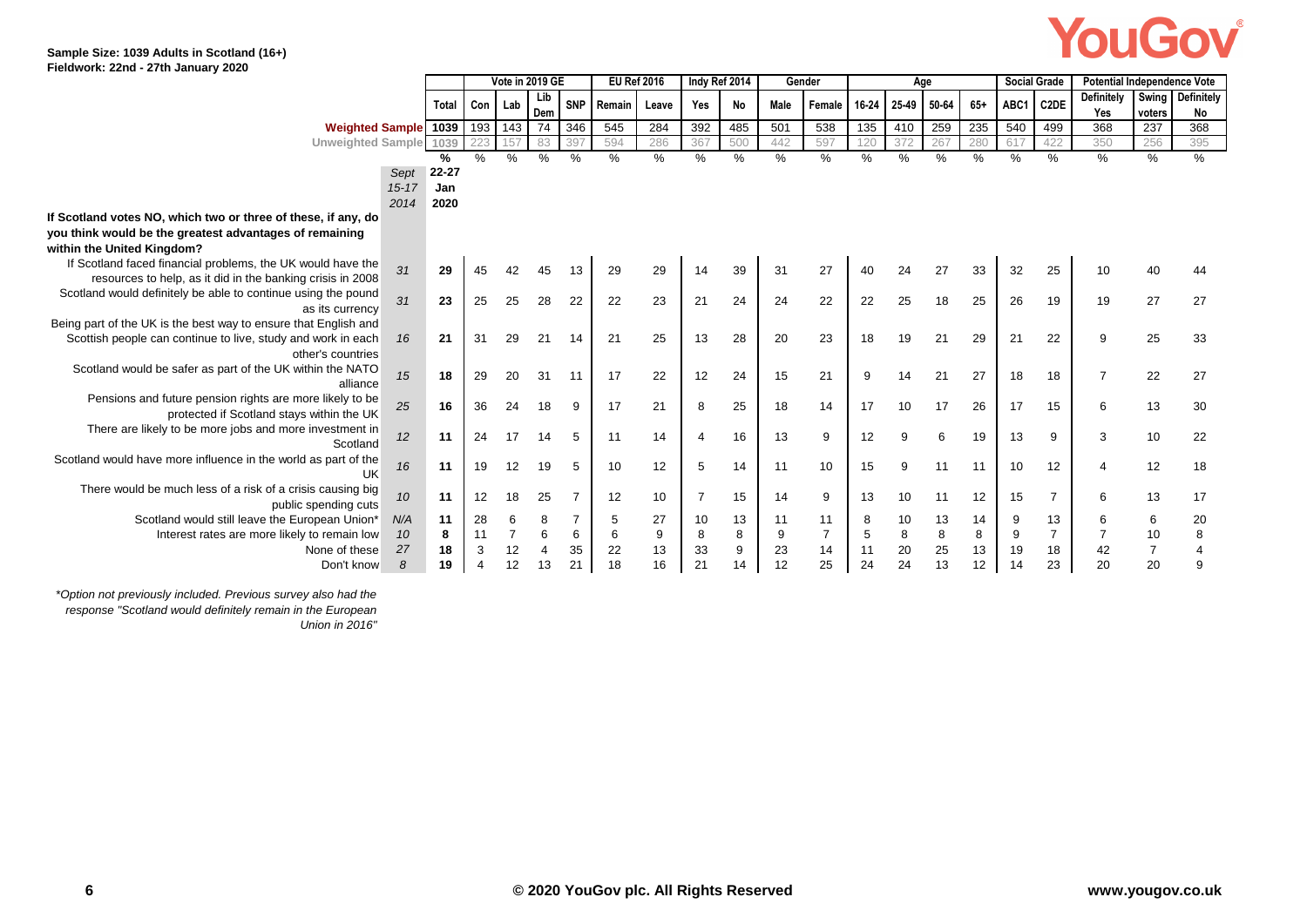### **Sample Size: 1039 Adults in Scotland (16+) Fieldwork: 22nd - 27th January 2020**

|                                                                 |                |       | Vote in 2019 GE |                |                | <b>EU Ref 2016</b> |        | Indy Ref 2014  |                | Gender         |                |                |       | Age   |                | <b>Social Grade</b> |      | <b>Potential Independence Vote</b> |                   |                |                   |
|-----------------------------------------------------------------|----------------|-------|-----------------|----------------|----------------|--------------------|--------|----------------|----------------|----------------|----------------|----------------|-------|-------|----------------|---------------------|------|------------------------------------|-------------------|----------------|-------------------|
|                                                                 |                | Total | Con Lab         |                | Lib            | <b>SNP</b>         | Remain | Leave          | Yes            | No             | <b>Male</b>    | Female         | 16-24 | 25-49 | 50-64          | $65+$               | ABC1 | C <sub>2</sub> DE                  | <b>Definitely</b> | <b>Swing</b>   | <b>Definitely</b> |
|                                                                 |                |       |                 |                | Dem            |                    |        |                |                |                |                |                |       |       |                |                     |      |                                    | Yes               | voters         | No                |
| Weighted Sample 1039   193                                      |                |       |                 | 143            | 74             | 346                | 545    | 284            | 392            | 485            | 501            | 538            | 135   | 410   | 259            | 235                 | 540  | 499                                | 368               | 237            | 368               |
| Unweighted Sample 1039                                          |                |       |                 | 15             | 83             | 397                | 594    | 286            | 367            | 500            | 442            | 597            | 120   | 372   | 267            | 280                 | 61   | 422                                | 350               | 256            | 395               |
|                                                                 |                | %     | %               | $\%$           | %              | %                  | $\%$   | %              | %              | %              | %              | $\%$           | $\%$  | %     | %              | %                   | %    | %                                  | $\%$              | %              | %                 |
|                                                                 | Sept           | 22-27 |                 |                |                |                    |        |                |                |                |                |                |       |       |                |                     |      |                                    |                   |                |                   |
|                                                                 | $15 - 17$      | Jan   |                 |                |                |                    |        |                |                |                |                |                |       |       |                |                     |      |                                    |                   |                |                   |
| If there is a YES vote in the referendum, which two or three    | 2014           | 2020  |                 |                |                |                    |        |                |                |                |                |                |       |       |                |                     |      |                                    |                   |                |                   |
|                                                                 |                |       |                 |                |                |                    |        |                |                |                |                |                |       |       |                |                     |      |                                    |                   |                |                   |
| of these, if any, do you MOST fear would happen as a<br>result? |                |       |                 |                |                |                    |        |                |                |                |                |                |       |       |                |                     |      |                                    |                   |                |                   |
| Scotland would not be able to afford to maintain current levels |                |       |                 |                |                |                    |        |                |                |                |                |                |       |       |                |                     |      |                                    |                   |                |                   |
| of public spending without a rise in taxes                      | 34             | 33    | 62              |                |                | 20                 | 33     | 39             | 18             | 46             | 34             | 32             | 28    | 27    | 37             | 41                  | 35   | 30                                 | 12                | 34             | 56                |
| Scottish families will face a higher cost of living             | 30             | 29    | 44              | 38             | 46             | 20                 | 30     | 30             | 18             | 39             | 29             | 28             | 23    | 29    | 27             | 33                  | 29   | 29                                 | 10                | 40             | 42                |
| British and international companies now operating in Scotland   |                |       |                 |                |                |                    |        |                |                |                |                |                |       |       |                |                     |      |                                    |                   |                |                   |
| would move jobs and investment out of Scotland                  | 30             | 26    | 40              | 36             | 30             | 22                 | 29     | 25             | 18             | 34             | 26             | 26             | 25    | 24    | 24             | 34                  | 29   | 23                                 | 15                | 30             | 38                |
| The quality of care in the NHS in Scotland would get worse      | 11             | 16    | 26              | 20             | 28             | 6                  | 14     | 18             | 10             | 20             | 15             | 18             | 17    | 17    | 11             | 22                  | 17   | 16                                 | 8                 | 20             | 25                |
| Scotland would be unable to keep on using the pound in the      |                |       |                 |                |                |                    |        |                |                |                |                |                |       |       |                |                     |      |                                    |                   |                |                   |
| way the Scottish government wants to                            | 26             | 15    | 21              | 15             | 19             | 15                 | 13     | 19             | 15             | 15             | 15             | 14             | 14    | 14    | 14             | 15                  | 14   | 15                                 | 14                | 16             | 17                |
| Tax revenues from North Sea oil might fall and badly damage     |                |       |                 |                |                |                    |        |                |                |                |                |                |       |       |                |                     |      |                                    |                   |                |                   |
| the finances of an independent Scotland                         | 17             | 15    | 15              | 23             | 24             | 13                 | 18     | 13             | 13             | 18             | 15             | 16             | 15    | 12    | 17             | 20                  | 18   | 12                                 | 9                 | 23             | 19                |
| Scotland would be outside the European Union, and have less     |                |       |                 |                |                |                    |        |                |                | 12             |                |                |       |       |                | 13                  |      |                                    |                   |                |                   |
| influence in the rest of the world                              | 10             | 13    | 10              | 12             | 14             | 14                 | 16     | 5              | 12             |                | 10             | 15             | 18    | 12    | 9              |                     | 15   | 10                                 | 14                | 18             | 9                 |
| Scotland might stay in the European Union*                      | <b>NA</b>      | 10    | 23              | 8              | 5              | 6                  | 2      | 27             | 9              | 11             | 10             | 10             | 3     | 8     | 17             | 9                   |      | 13                                 | 6                 | $\,$ 5 $\,$    | 18                |
| The quality of education in Scotland would get worse            | $\overline{c}$ | 6     | 14              | 9              | 8              |                    | 5      | 9              | $\overline{2}$ | 9              | 7              | 5              | 5     | 5     | $\overline{4}$ | 10                  |      | 5                                  |                   | $\overline{4}$ | 13                |
| Scottish children will find it harder to get a decent job when  | $\overline{7}$ | 4     | 6               | $\overline{7}$ | $\overline{2}$ | $\overline{2}$     | 4      | 6              | $\overline{2}$ | 6              | $\overline{4}$ | $\overline{4}$ | 3     | 5     | 3              | 5                   | 4    | 4                                  |                   | $\overline{7}$ | 6                 |
| they grow up                                                    |                |       |                 |                |                |                    |        |                |                |                |                |                |       |       |                |                     |      |                                    |                   |                |                   |
| The full range of BBC programmes and services might not be      | 5              | 4     |                 | 3              |                | 4                  | 4      | $\overline{2}$ | 5              | $\overline{2}$ | 5              | 3              | 9     | 4     | $\overline{2}$ | 3                   | 5    | 3                                  |                   | 8              | $\overline{2}$    |
| available – or would cost more for Scots to obtain              |                |       |                 |                |                |                    |        |                |                |                |                |                |       |       |                |                     |      |                                    |                   |                |                   |
| None of these                                                   | 28             | 17    | $\overline{2}$  | 9              | 3              | 33                 | 21     | 10             | 31             | 8              | 23             | 12             | 17    | 16    | 23             | 13                  | 16   | 18                                 | 41                | 5              | 3                 |
| Don't know                                                      | 7              | 15    | 5               | 9              | 14             | 12                 | 13     | 16             | 13             | 14             | 11             | 19             | 16    | 20    | 12             | 10                  | 13   | 17                                 | 12                | 15             | 9                 |

*\*Option not previously included*